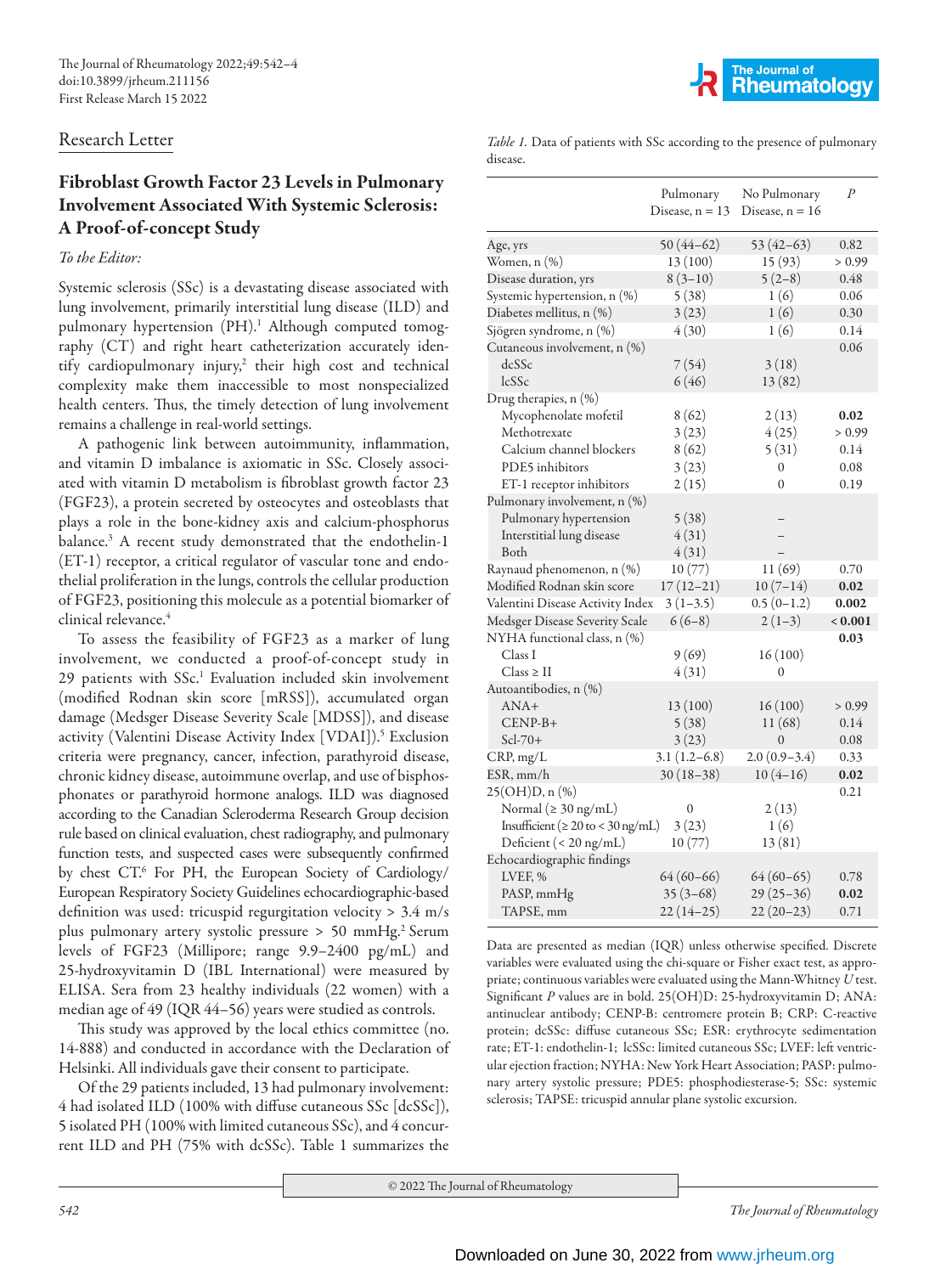main data. Patients with pulmonary involvement had greater skin damage, disease activity, accumulated organ damage, and deterioration in their functional class. More frequent use of mycophenolate mofetil was observed. A high frequency of vitamin D deficiency or insufficiency was found.

Serum FGF23 levels were higher in patients with SSc than in controls (median 16.3, IQR 9.9–104.5 vs 9.9; 9.9–11.1 pg/mL;  $P = 0.01$ ), for an area under the receiver-operating characteristic curve (AUC) of 0.68 (95% CI 0.54–0.83; *P* = 0.02). Patients with lung involvement had higher FGF23 levels (Figure 1A) than their unaffected counterparts (median 63.0, IQR 11.1–130.4 vs 9.9; 9.9–59.1 pg/mL;  $P = 0.02$ ). No differences were found according to the type of lung involvement. Although FGF23 levels were not correlated with mRSS ( $\rho = -0.10; P = 0.60$ ), MDSS ( $\rho = 0.24$ ;  $P = 0.20$ ), or VDAI ( $\rho = 0.08$ ;  $P = 0.66$ ) scores, the discriminative ability of FGF23 to detect pulmonary involvement showed an AUC of 0.74 (0.56–0.93; *P* = 0.03; Figure 1B), with optimal cutoff of 10.5 pg/mL (Youden index). At this value, FGF23 levels showed 84.6% (95% CI 53.6–97.2) sensitivity, 62.5% (95% CI 35.8–83.7) specificity, 2.2 (95% CI 1.1–4.4) positive likelihood ratio, and 0.2 (95% CI 0–0.9) negative likelihood ratio to identify patients with pulmonary involvement.

The role of FGF23 as a component of bone metabolism has been described in SSc. FGF23 levels are linearly associated with the risk of fracture and the presence of calcinosis.7 Conversely, the role of FGF23 as a disease marker in SSc has hardly been assessed. One study failed to demonstrate the association between FGF23 and skin involvement or disease activity.3 We also did not observe an association between FGF23 and disease severity, although we did find differences in FGF23 levels between patients with SSc and controls. Be that as it may, the most important and novel finding of our study was that FGF23 levels reliably discriminate patients with SSc who have ILD or PH from their unaffected counterparts. This association has biological plausibility considering that FGF23 levels are elevated in idiopathic pulmonary fibrosis and other inflammatory lung conditions. Similar findings

have been replicated in animal models for inflammatory airway disease, whereas exposure of airway epithelial cells to cigarette smoke and FGF23 were found to lead to a significant increase in interleukin-1β release, a prototypical inflammatory and angiogenic cytokine.8,9 Regarding the PH pathogenesis, a novel metabolic theory postulates a deleterious effect of impaired glucose and lipid processing, oxidative stress, and vitamin D abnormalities in the pulmonary vasculature. In addition to its association with ET-1, FGF23 induces cardiomyocyte hypertrophy through nuclear factor of activated T cell signaling while decreasing nitric oxide availability and increasing oxidative stress, leading to endothelial and vascular smooth muscle cell dysfunction.<sup>4,10</sup>

Pending confirmation through longitudinal studies, this proof-of-concept study paves the way for future diagnostic and therapeutic developments.

Luis M. Amezcua-Guerra<sup>1,2</sup><sup>(D</sup>, MD, PhD Mauricio Mora-Ramirez<sup>1</sup><sup>0</sup>, MD Gonzalo Vancini<sup>1</sup>, MD Valentín Jimenez-Rojas<sup>1</sup>, BS Ricardo Márquez-Velasco<sup>1</sup><sup>(D</sup>, PhD 1 Immunology Department, Instituto Nacional de Cardiología Ignacio Chavez; 2 Health Care Department, Universidad Autónoma Metropolitana–Xochimilco, Mexico City, Mexico. The authors declare no conflicts of interest relevant to this article. Address correspondence to Dr. L.M. Amezcua-Guerra, Instituto Nacional

de Cardiología, Juan Badiano 1, Sección XVI, 14080 Tlalpan, Mexico City, Mexico. Email: lmamezcuag@gmail.com.

## REFERENCES

- 1. van den Hoogen F, Khanna D, Fransen J, et al. 2013 classification criteria for systemic sclerosis: an American College of Rheumatology/European League Against Rheumatism collaborative initiative. Ann Rheum Dis 2013;72:1747-55.
- 2. Galiè N, Hoeper MM, Humbert M, et al; ESC Committee for Practice Guidelines (CPG). Guidelines for the diagnosis



a group and as a function of the presence of pulmonary disease (either interstitial lung disease or pulmonary hypertension). Horizontal lines denote the median value. (B) AUC of FGF23 to discriminate the presence of pulmonary involvement in patients with SSc. AUC: area under the curve; FGF23: fibroblast growth factor 23; SSc: systemic sclerosis.